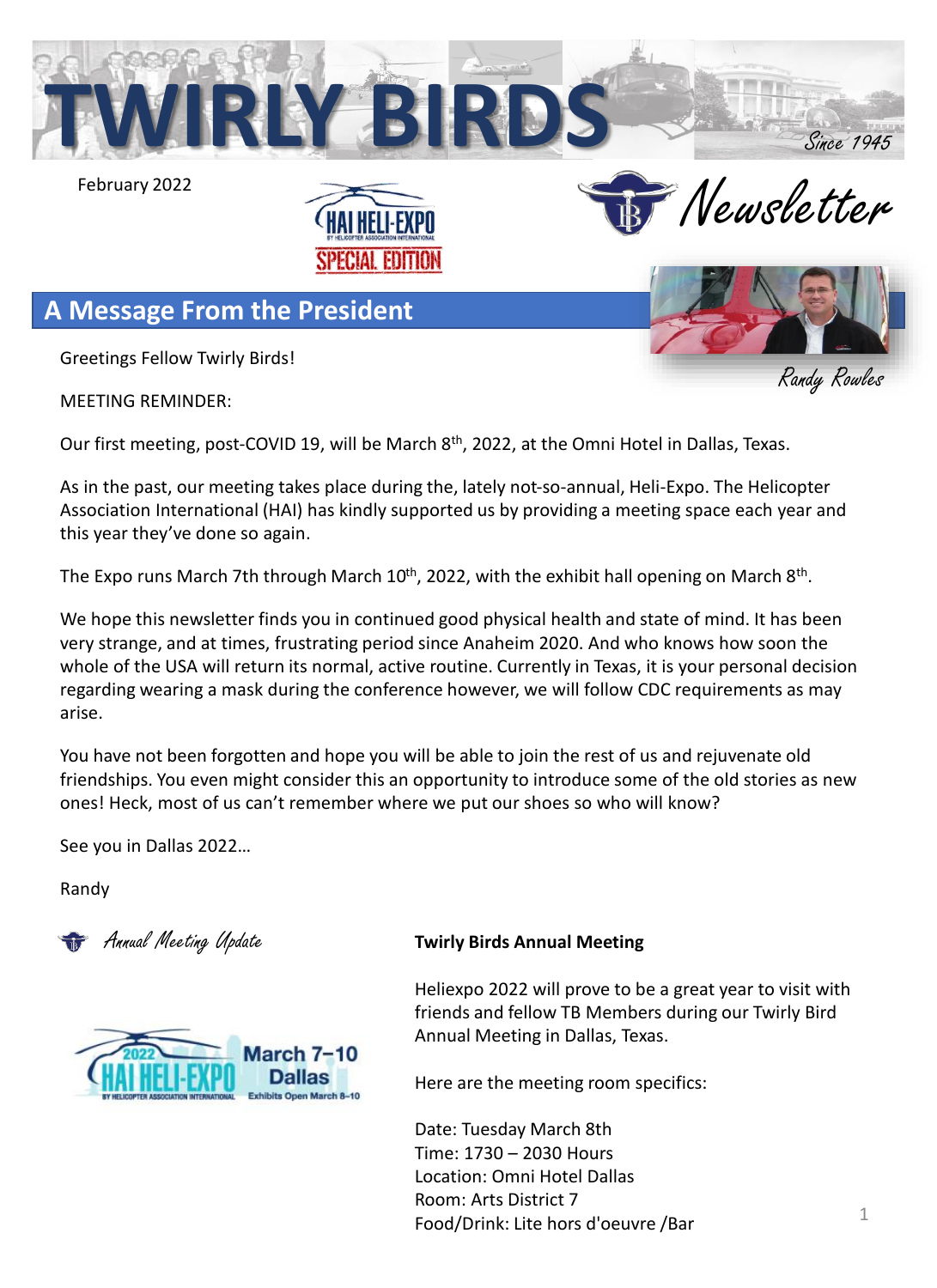











#### Hotel Information – Heliexpo 2022 **Hotel Information – Heliexpo 2022 – Dallas, Texas**

In partnership with onPeak, HAI has secured discounted rates at a selection of Dallas hotels. We know plans change, so to help ease your travel planning, onPeak, the only official hotel provider for HAI HELI-EXPO 2022, offers convenient hotel options with flexible change and cancellation policies.

We encourage you to book through them early for the best selection and price.

#### **Twirly Birds 2022 Recipient Of The Charles Lester Morris Award**

Nick Lappos is Lockheed Martin Senior Fellow for Rotary and Mission Systems, where he is responsible for the Sikorsky Technical Fellow community and the introduction of advanced technologies into new and existing products.

An Aerospace Engineering graduate of Georgia Tech, he joined at Sikorsky Aircraft in 1973. Through 2005 and then again from 2011 to present, he has served in a variety of roles at Sikorsky, including as program director for the S-92® helicopter during its development and certification. Under his leadership, the program earned the Robert J. Collier Trophy.

Lappos also served as director of Test Engineering and as assistant chief pilot and chief Research and Development test pilot, logging more than 7,500 hours of flight time in over 70 different types of helicopters.

During his Sikorsky career, Lappos has participated in the development of aircraft such as the S76, UH-60, RAH-66, ABC, Fantail, Shadow, Fly-by-wire demonstrator, CH-53E, S92.

 $\mathfrak{I}$ A former Designated Engineering Representative (DER) flight test pilot, he has been a member of several National Academy of Sciences, NASA, AHS International, FAA and Advisory Group for Aerospace Research and Development (AGARD) committees and holds over 20 patents and three helicopter world speed records.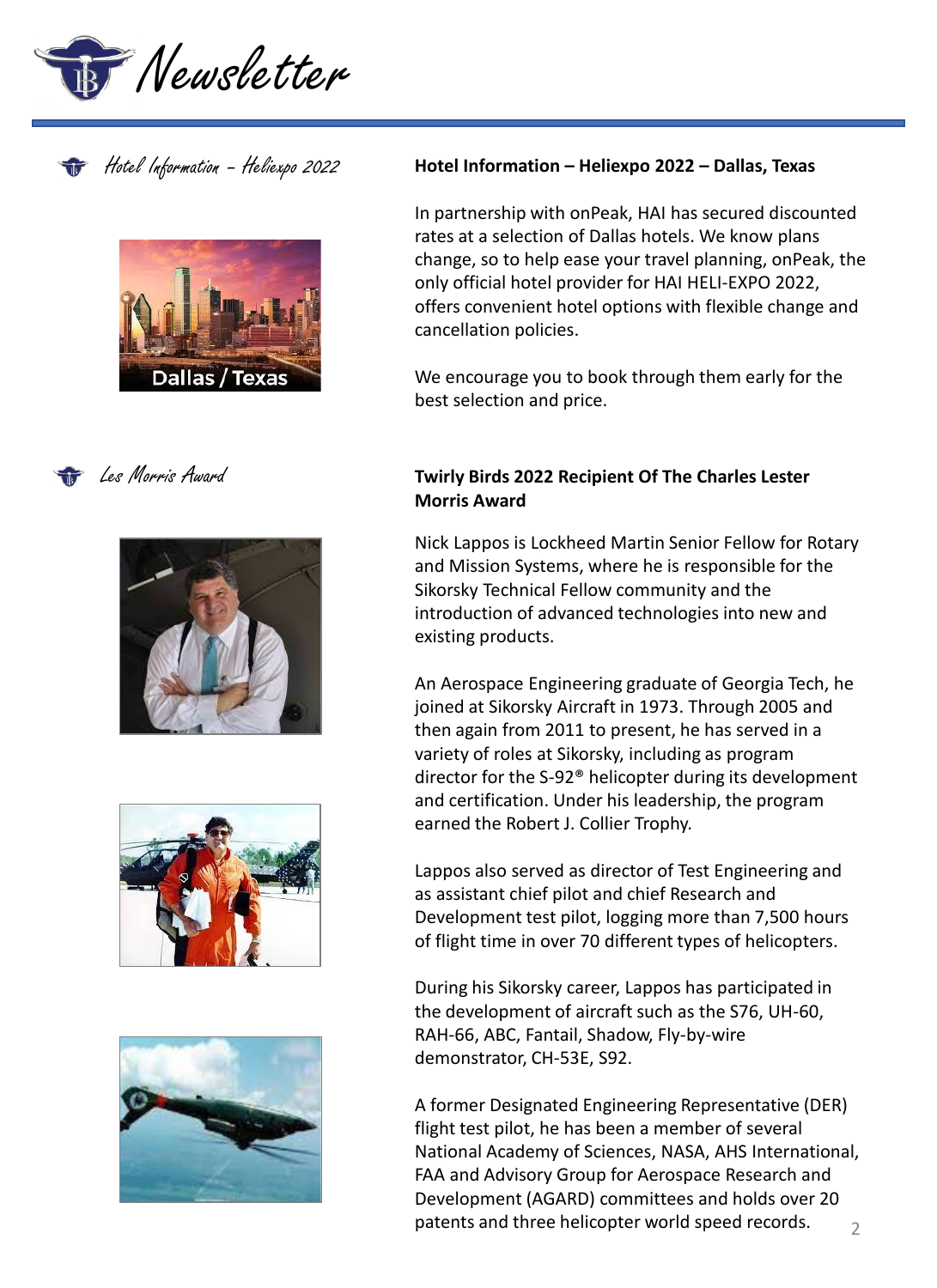









Steve Sallivan's - 2020 Les Morris Award

## Les Morris Award (continued) **Twirly Birds 2022 Recipient Of The Charles Lester Morris Award (continued)**

He is currently a member of the National Academy of Engineering's Aeronautics and Space Engineering Board Council and is a former member of the NASA Aeronautics Research and Technology Roundtable. He is Chairman of the NAE Committee on Enhancing Air Mobility, which authored the report, "Advancing Aerial Mobility, A National Blueprint."

In addition to his achievements at Sikorsky, Nick has been a vice president for Gulfstream Aerospace Corp., and a senior vice president and chief technology officer for Bell Helicopter, Textron. He has also served as Chairman of the Vertical Lift Consortium, from 2009 - 2010 and again from 2012 to the present. In that role, he's responsible for the leadership and administration of the self-formed (Department of Defense) DOD consortium for the vertical lift industry.

Nick graduated as a Bachelor of Aerospace Engineering from the Georgia Institute of Technology in 1973. Honors include Dean's List, Who's Who in American Colleges and Universities, Tau Beta Pi, and Sigma Gamma Tau. He was elected to the Academy of Distinguished Alumni of Georgia Tech in 2004.

Nick is also a recipient of the Sir Barnes Wallis Medal for significant contributions to innovation from the UK Guild of Air Pilots and Navigators, 2013 and an Honorary Fellow (2013) and Technical Fellow (1995) of the AHS (now Vertical Flight Society) as well as a threetime recipient of the Frederick Feinberg Award as most outstanding pilot. In 2019, he was awarded the VFS Nikolsky Honorary Lectureship.

In 1988, he received the Society of Experimental Test Pilots Tenhoff Award. In 2021, he was appointed as an Associate Fellow in the AIAA.

He is a decorated veteran of the Vietnam war, where he flew Cobra helicopters.